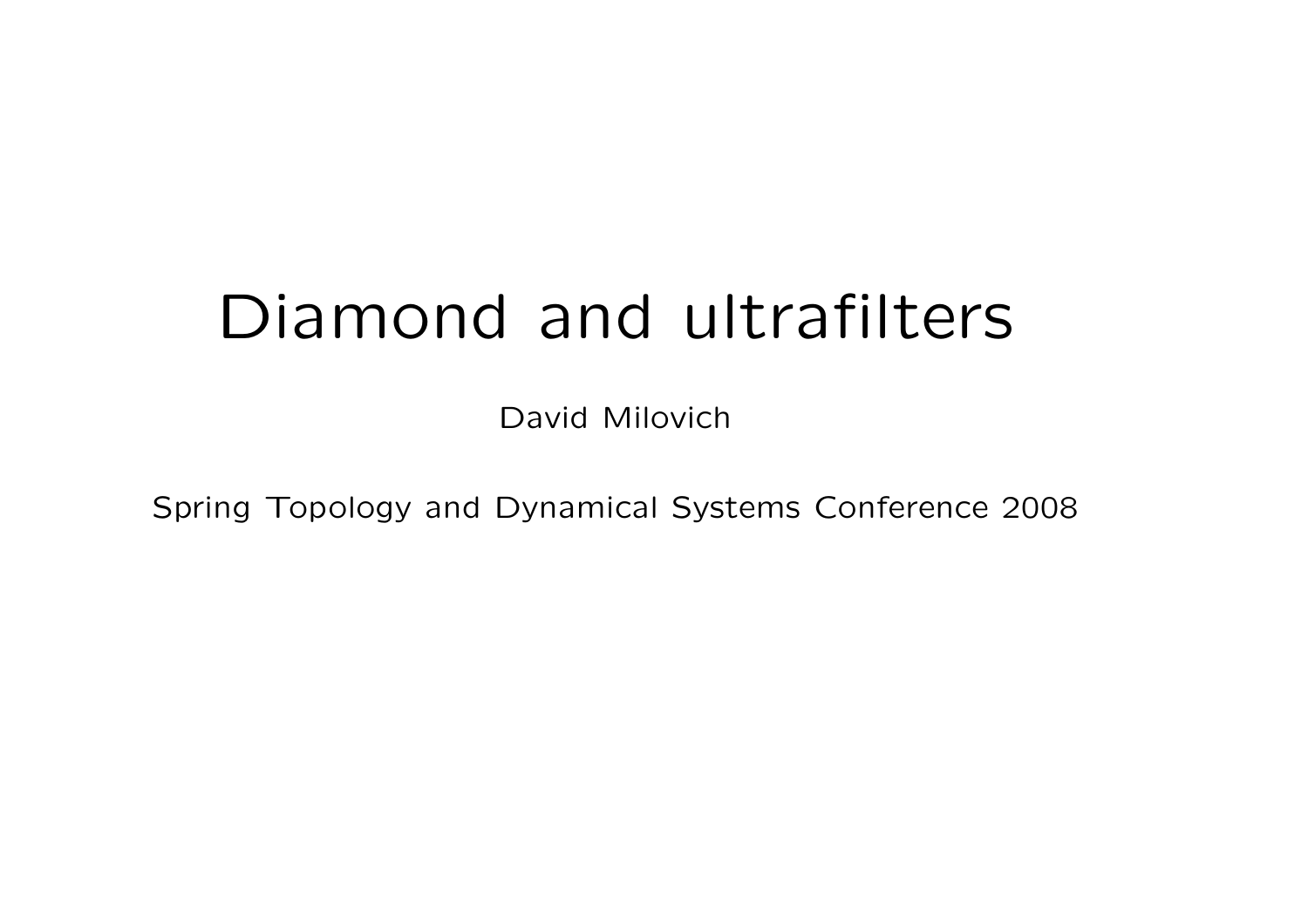# Tukey equivalence

- Definition/Fact. A directed set  $P$  is Tukey reducible to a directed set Q (written  $P \leq_T Q$ ) if and only if one of the following equivalent statements holds.
	- There is map from P to Q such that the image of every unbounded set is unbounded.
	- There is a map from P to Q such that the preimage of every bounded set is bounded.
	- $-$  There is a map from Q to P such that the image of every cofinal subset is cofinal.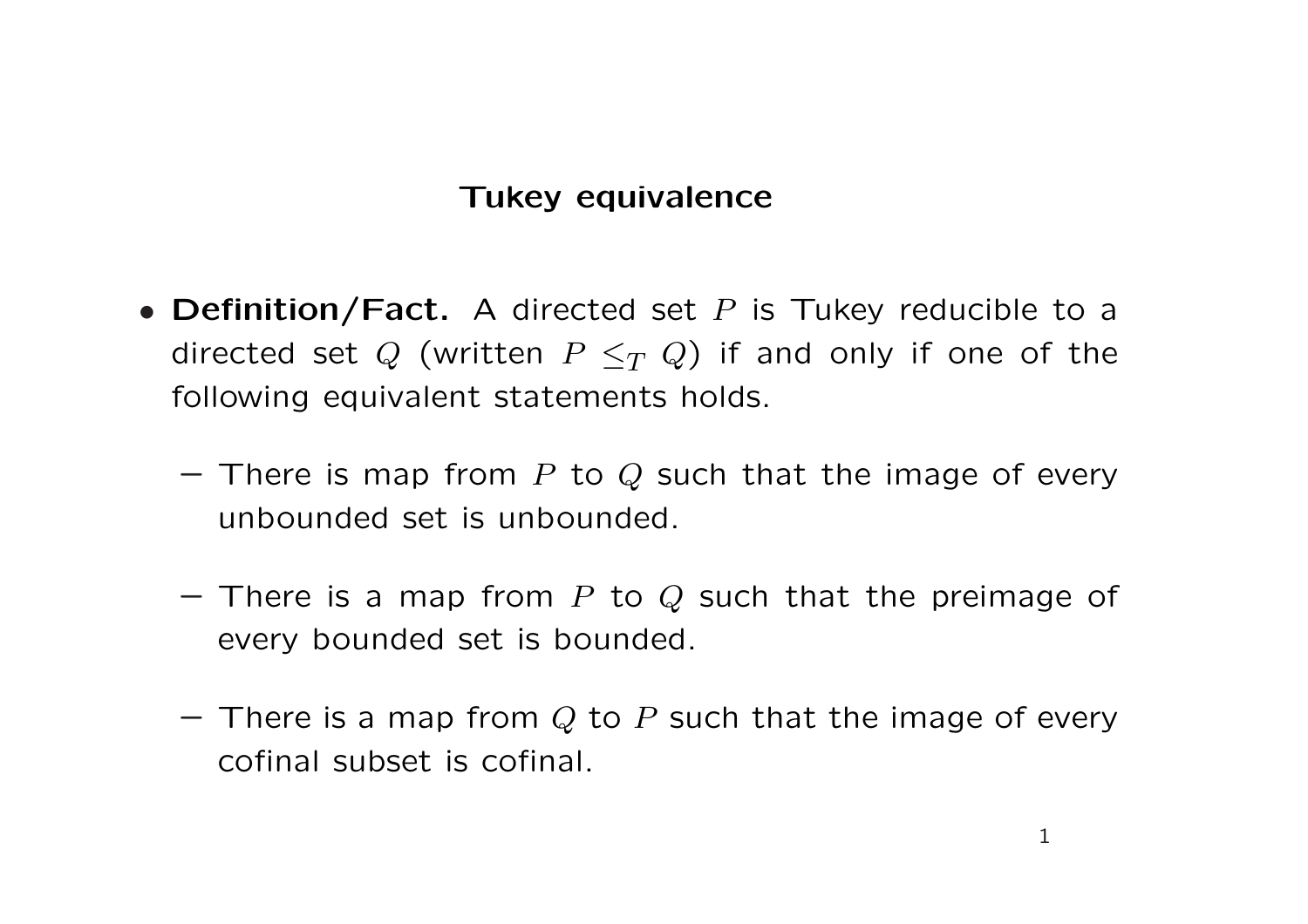- If  $P \leq_T Q \leq_T P$ , then we say P and Q are Tukey equivalent, writing  $P \equiv_T Q$ .
- Theorem (Tukey, 1940).  $P \equiv_T Q$  iff P and Q order-embed as cofinal subsets of a common third directed set.
- Every countable directed set is Tukey-equivalent to 1 (the singleton order) or  $\omega$  (an ascending sequence).
- The  $\omega_1$ -sized directed sets are Tukey equivalent to 1,  $\omega$ ,  $\omega_1$ ,  $\omega\times\omega_1$  (with the product order),  $[\omega_1]^{{<}\omega}$  (the finite subsets of  $\omega_1$  ordered by inclusion), or maybe something else. (E.g., PFA implies these five are exhaustive; CH implies there are  $2^{\omega_1}$  more possibilities (Todorčević, 1985).)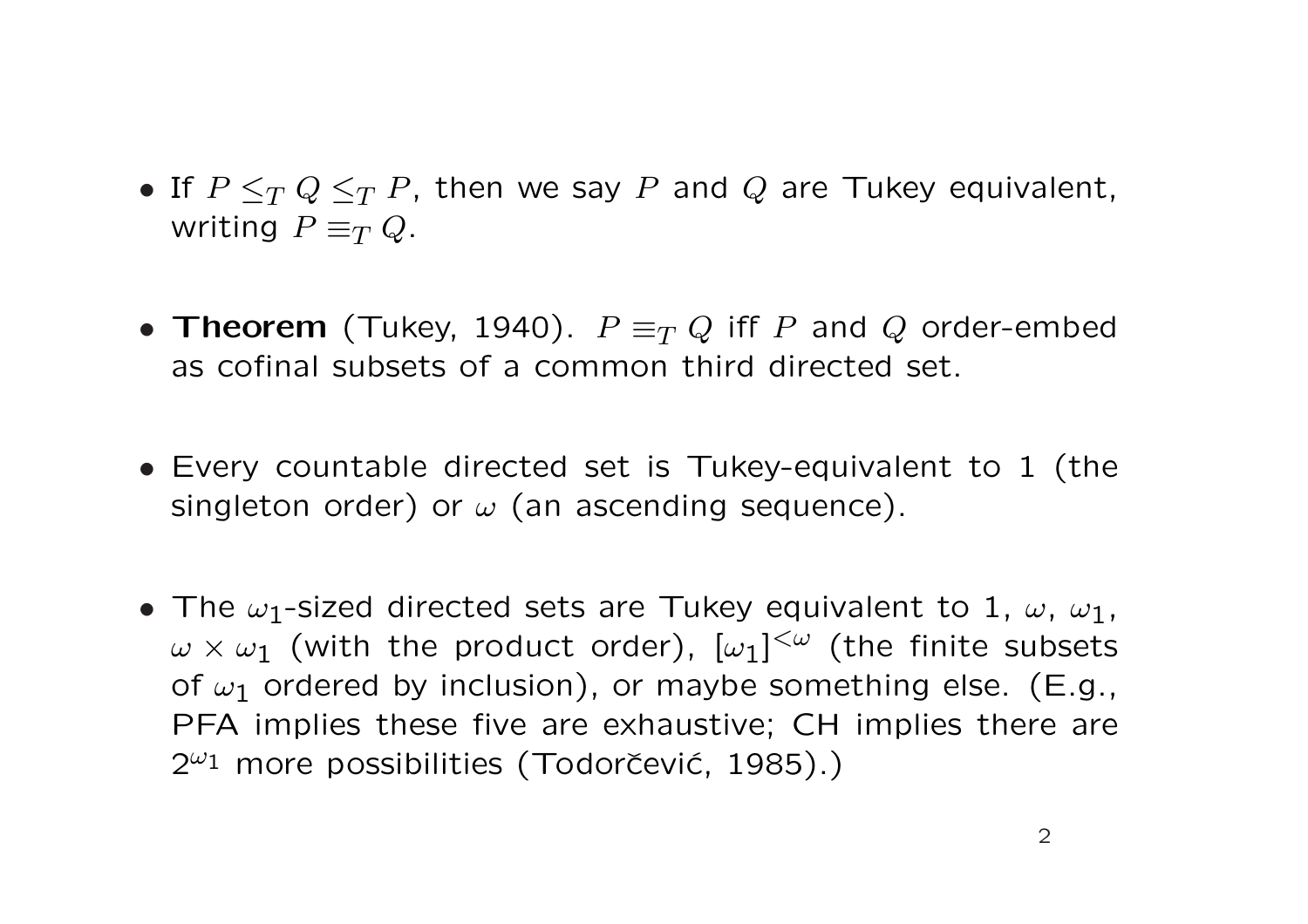#### What's this got to do with topology?

- Convention. Families of open sets are ordered by ⊃.
- Theorem. Suppose X and Y are spaces,  $p \in X$ ,  $q \in Y$ , A is a local base at p in X, B is a local base at q in Y,  $f: X \to Y$ is continuous and open (or just continuous at  $p$  and open at p), and  $f(p) = q$ . Then  $\mathcal{B} \leq_T \mathcal{A}$ .
- Proof. Choose  $H: \mathcal{A} \to \mathcal{B}$  such that  $H(U) \subseteq f[U]$  for all  $U \in \mathcal{A}$ . (Here we use that f is open.) Suppose  $\mathcal{C} \subseteq \mathcal{A}$  is cofinal. For any  $U \in \mathcal{B}$ , we may choose  $V \in \mathcal{A}$  such that  $f[V] \subseteq U$  by continuity of f. Then choose  $W \in \mathcal{C}$  such that  $W \subseteq V$ . Hence,  $H(W) \subseteq f[W] \subseteq f[V] \subseteq U$ . Thus,  $H[C]$  is cofinal.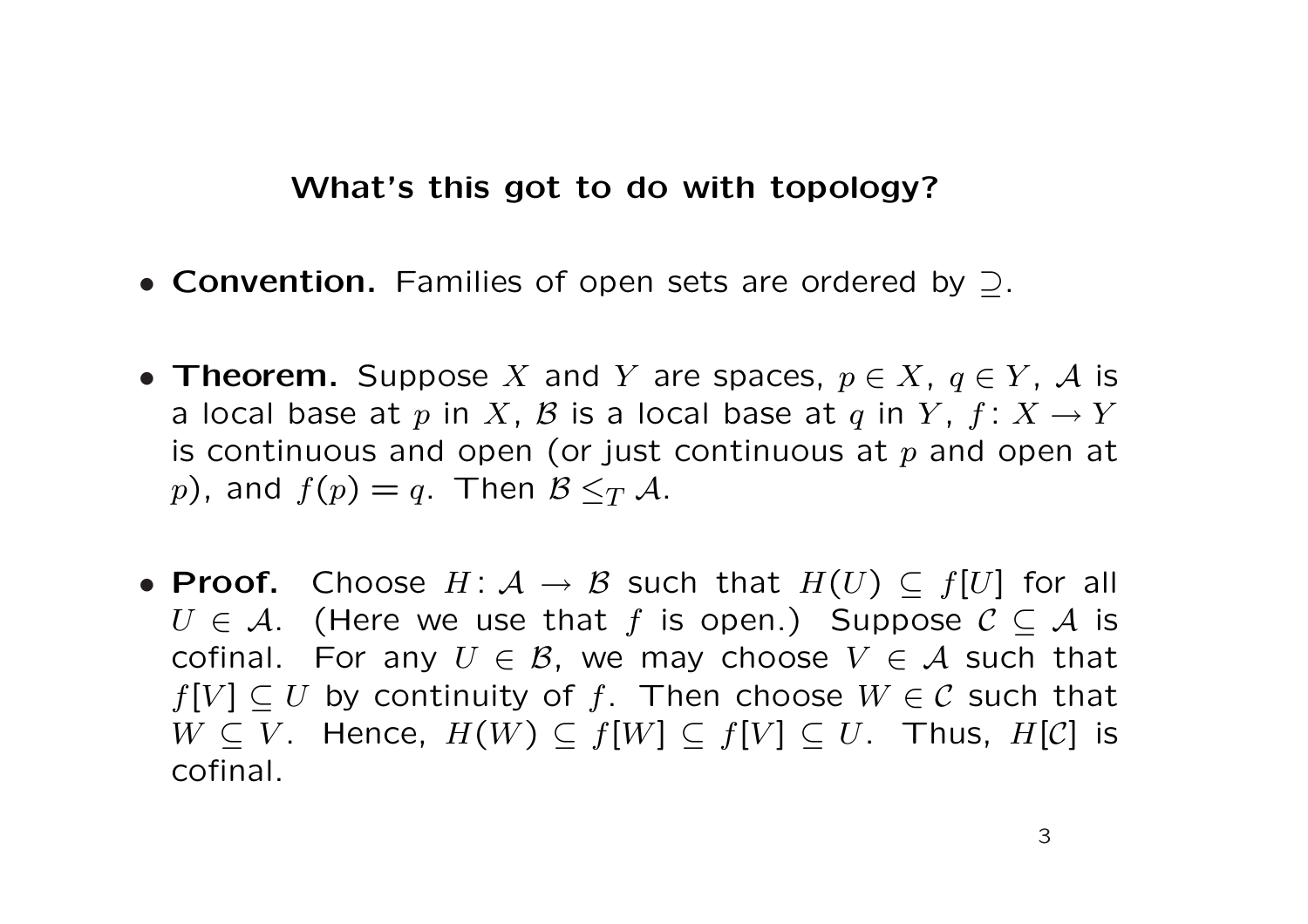- Corollary. In the above theorem, if  $f$  is a homeomorphism, then every local base at  $p$  is Tukey-equivalent to every local base at  $q$ .
- Thus, the Tukey class of a point's local bases is a topological invariant.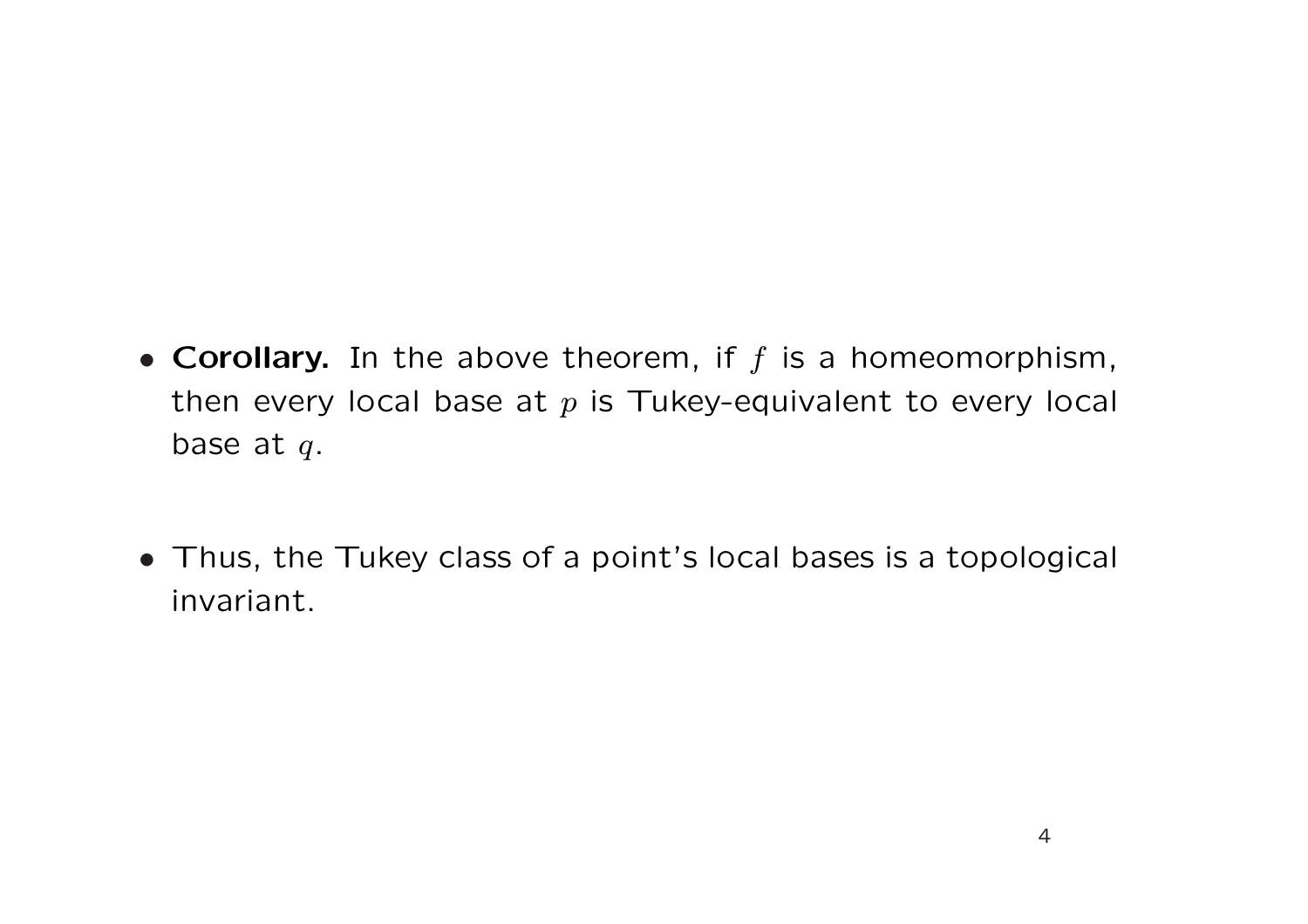For example, consider the ordered space  $X = \omega_1 + 1 + \omega^*$ . It has a point p that is the limit of an ascending  $\omega_1$ -sequence and a descending  $\omega$ -sequence. Every local base at p (when ordered by by  $\supseteq$ ) is Tukey equivalent to the product order  $\omega \times \omega_1$ .

Next, consider  $D_{\omega_1} \cup \{\infty\}$ , the one-point compactification of the  $ω_1$ -sized discrete space. Glue X and  $Dω_1 ∪ {∞}$  together into a new space Y by a quotient map that identifies p and  $\infty$ . Think of Y as X with a cloud of points attached to p. In Y, every local base at p is Tukey equivalent to  $[\omega_1]^{<\omega}$  (the finite subsets of  $\omega_1$ ordered by inclusion), which is not Tukey equivalent to  $\omega \times \omega_1$ .

Thus, we can distinguish  $p$  in  $X$  from  $p$  in  $Y$  by their associated Tukey classes, even though other topological properties, such as character and  $\pi$ -character, have not changed.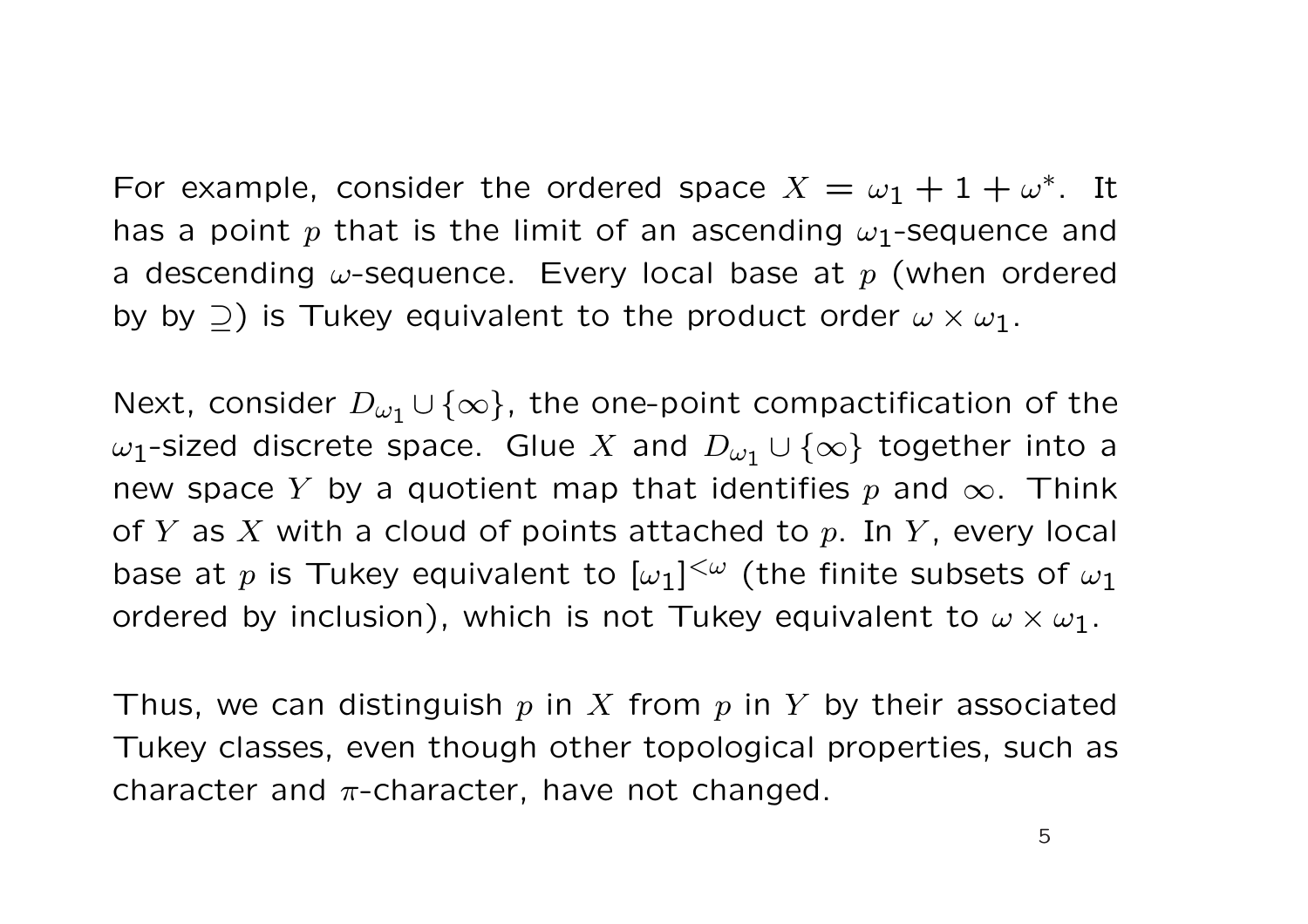# The spaces  $\beta\omega$  and  $\beta\omega \setminus \omega$

- By Stone duality, every ultrafilter  $U$  on  $\omega$  is such that  $U$ ordered by  $\supseteq$  is Tukey-equivalent to every local base of  $U$  in  $\beta\omega$ .
- Likewise,  $U$  ordered by  $\supseteq^*$  (containment mod finite) is Tukey equivalent to every local base of  $\mathcal U$  in  $\beta\omega\setminus\omega$ .
- Thus, the classification the Tukey classes of local bases in  $\beta\omega$  and  $\beta\omega\setminus\omega$  reduces to a problem of infinite combinatorics.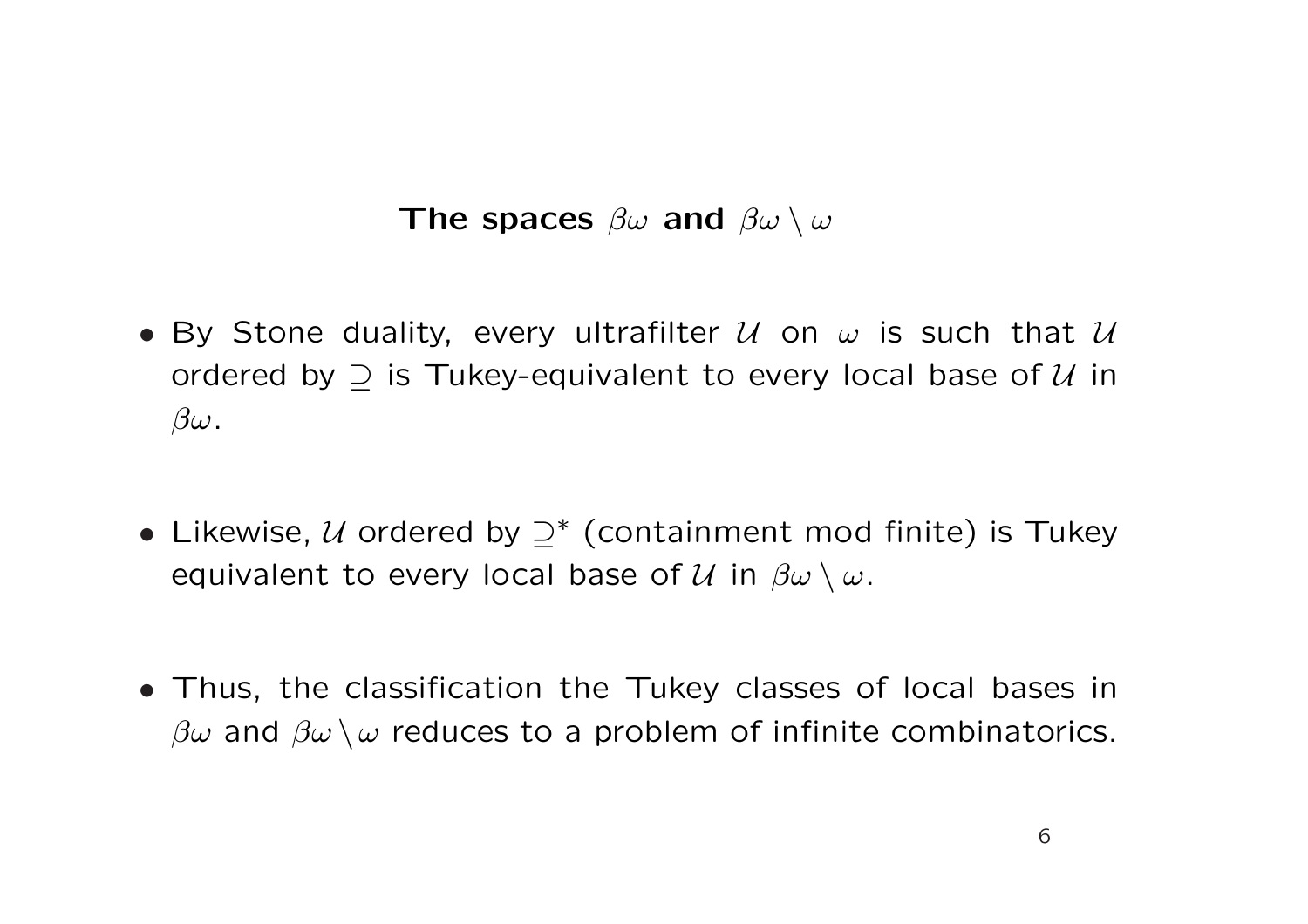- Theorem (Isbell, 1965). There exists  $\mathcal{U} \in \beta \omega \setminus \omega$  such that  $\langle \mathcal{U}, \supseteq \rangle \equiv_T \langle \mathcal{U}, \supseteq^* \rangle \equiv_T [\mathfrak{c}]^{<\omega}$  (the finite sets of reals ordered by inclusion).
- Every directed set Q of size at most c satisfies  $1 \leq_T Q \leq_T$  $[\mathfrak{c}]^{<\omega}$ , so 1 and  $[\mathfrak{c}]^{<\omega}$  are the minimum and maximum Tukey classes among ultrafilters on  $\omega$ , whether ordered by  $\supseteq$  or  $\supseteq^*$ .
- Every principal ultrafilter is trivially Tukey equivalent to 1.
- Question (Isbell, 1965). Is there a  $\mathcal{U} \in \beta\omega$  such that

 $1 <_T \langle \mathcal{U}, \supseteq \rangle <_T [\mathfrak{c}]^{<\omega}$ ?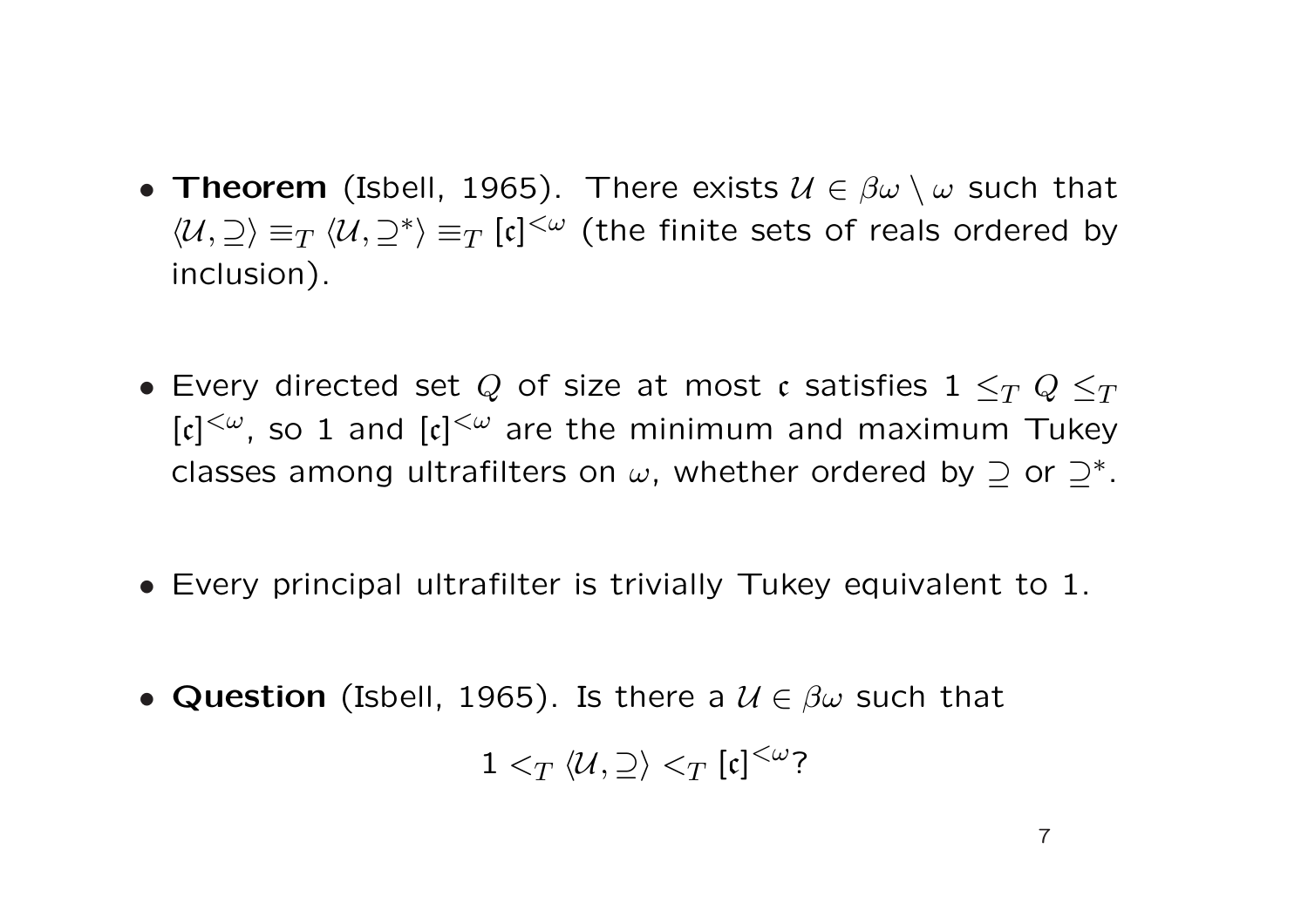#### Don't take the easy way out.

- For all  $\mathcal{U} \in \beta \omega \setminus \omega$ , we have  $\langle \mathcal{U}, \supseteq^* \rangle \leq_T \langle \mathcal{U}, \supseteq \rangle$ . (Proof: use the identity map.)
- If  $u < c$ , that is, if some  $\mathcal{U} \in \beta \omega \setminus \omega$  has character  $\kappa < c$ , then a trivial cardinality argument shows that

$$
1 <_T \langle U, \supseteq^* \rangle \leq_T \langle U, \supseteq \rangle \leq_T [\kappa]^{<\omega} <_T [\mathfrak{c}]^{<\omega}.
$$

- It's easy to force  $u < c$ .
- To make things interesting, we'll restrict our attention to  $U \in \beta\omega \setminus \omega$  with character c. We'll call the Tukey classes of  $\langle \mathcal{U}, \supseteq \rangle$  and  $\langle \mathcal{U}, \supseteq^* \rangle$  for such  $\mathcal{U}$  "big" Tukey classes.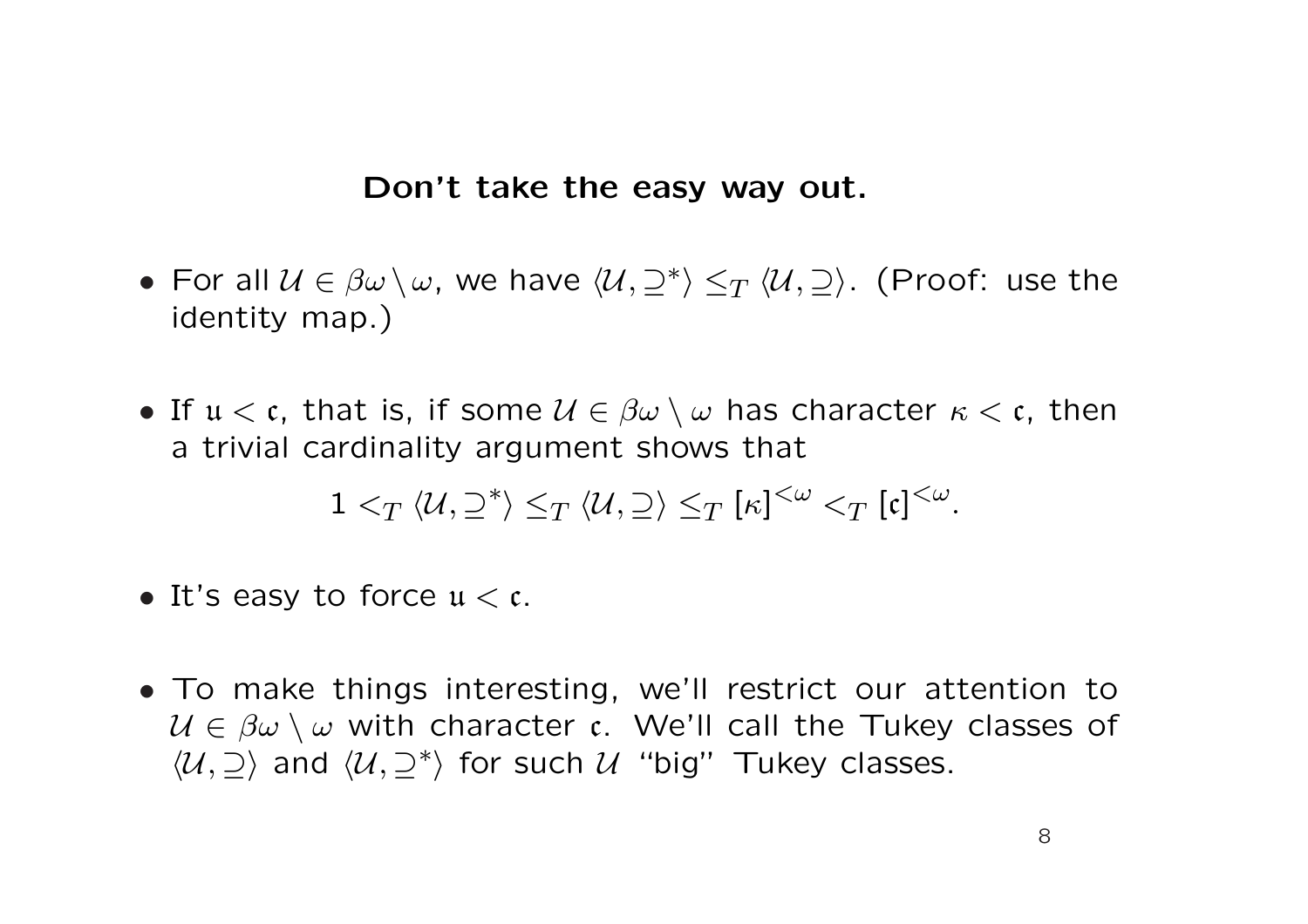• Certain Tukey classes just can't occur among local bases in  $\beta\omega$  or  $\beta\omega\setminus\omega$ . Most of the ones below are ruled out by simple cardinality arguments.

**Theorem.** Suppose  $\mathcal{U} \in \beta\omega \setminus \omega$ . Then  $\langle \mathcal{U}, \supseteq \rangle$  is not Tukey equivalent to 1,  $\omega$ ,  $\omega_1$ ,  $\omega \times \omega_1$ , or to any countable union of σ-directed sets. Moreover,  $\langle U, \supseteq^* \rangle$  is not Tukey equivalent to any of 1,  $\omega$ ,  $\omega \times \omega_1$ , or  $\omega \times Q$  where Q is any countable union of  $\sigma$ -directed sets.

- On the other hand, CH implies there exists  $\mathcal{U} \in \beta \omega \setminus \omega$  such that  $\omega_1 \equiv_T \langle \mathcal{U}, \supseteq^* \rangle <_T \langle \mathcal{U}, \supseteq \rangle$ .
- Note that if  $\mathcal{U} \in \beta \omega \backslash \omega$ , then by definition  $\langle \mathcal{U}, \supseteq^* \rangle$  is  $\sigma$ -directed if and only if  $U$  is a P-point in  $\beta\omega\setminus\omega$ .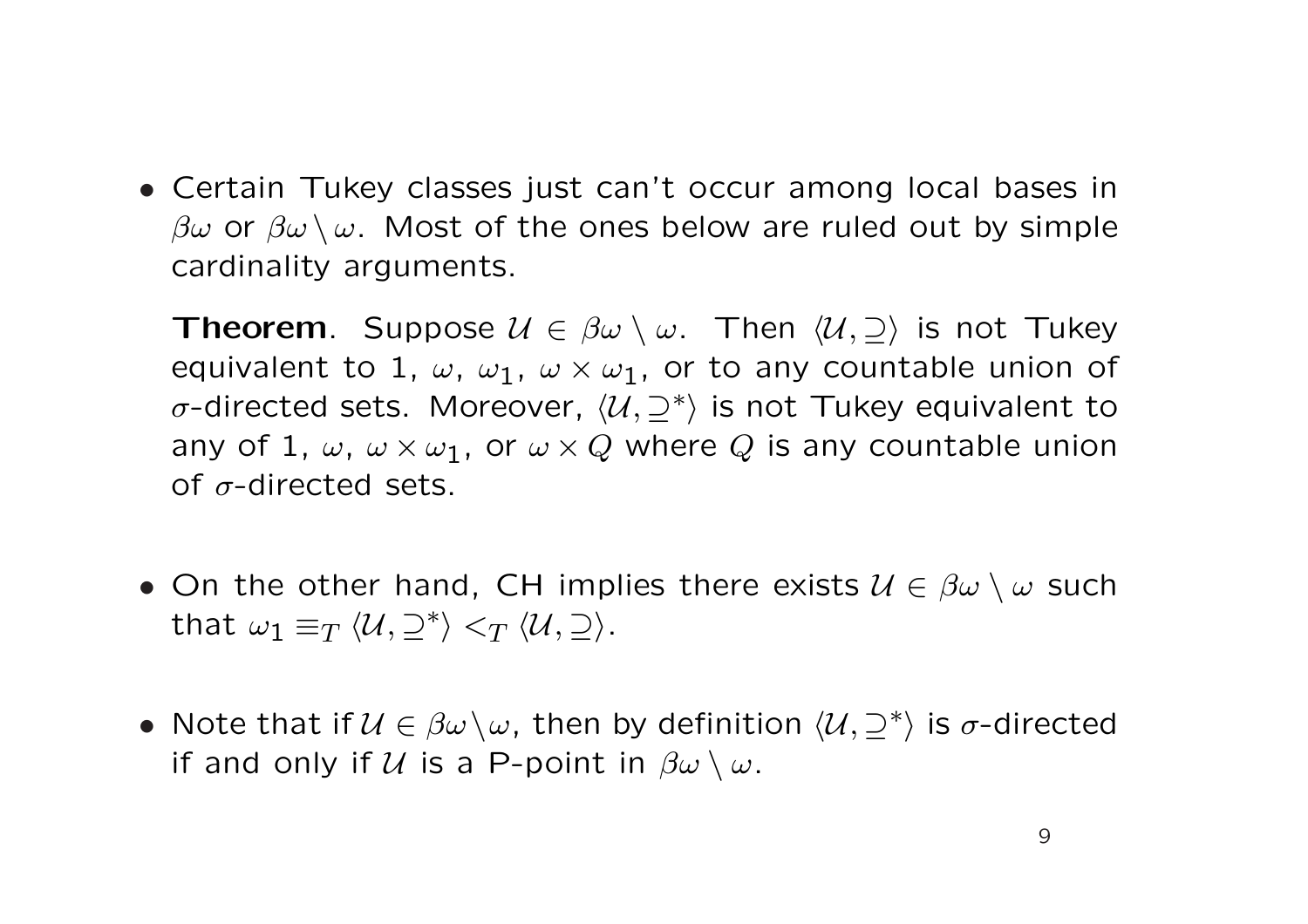- Main Theorem. Assuming  $\Diamond$ , there exists  $\mathcal{U} \in \beta \omega \setminus \omega$  such that  $\mathcal U$  has character  $\mathfrak c$  and  $1 <_T \langle \mathcal U, \supseteq^* \rangle \le_T \langle \mathcal U, \supseteq \rangle <_T [\mathfrak c]^{< \omega}.$ Thus, Isbell's question consistently has a positive answer even when restricted to big Tukey classes.
- $\diamondsuit$  can be weakened to MA<sub> $\sigma$ -centered</sub>  $+$   $\diamondsuit(S_{\omega}^{\mathfrak{c}})$  where

$$
S_{\omega}^{\mathfrak{c}} = \{\alpha < \mathfrak{c} : \text{cf } \alpha = \omega\}.
$$

• Question. Can  $\diamond$  be weakened to CH? Even a ZFC proof has yet to be ruled out.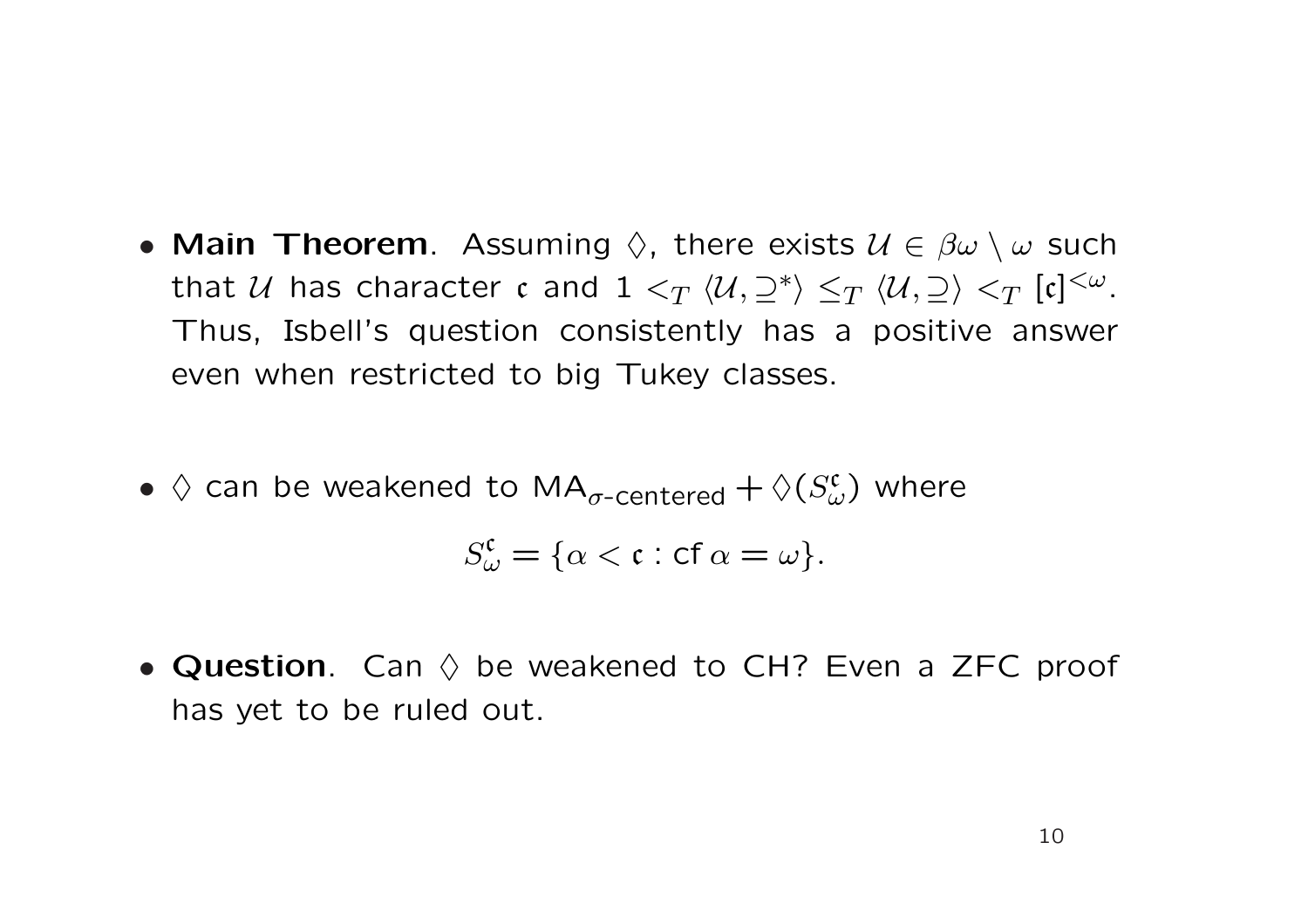### About the proof

• For all  $\mathcal{U} \in \beta \omega \setminus \omega$ ,  $\langle \mathcal{U}, \supseteq \rangle <_T [\mathfrak{c}]^{<\omega}$  is equivalent to a purely combinatorial statement:

$$
\forall A \in [\mathcal{U}]^c \quad \exists B \in [\mathcal{A}]^{\omega} \quad \bigcap \mathcal{B} \in \mathcal{U}.
$$

(For the weaker  $\langle \mathcal{U}, \supseteq^* \rangle <_T [\mathfrak{c}]^{<\omega}$ , one only needs  $\mathcal B$  to have a pseudointersection in  $U.$ )

• Using  $\Diamond$  to diagonalize against all c-sized subsets of  $\mathcal{U}$ , we can construct  $U \in \beta\omega \setminus \omega$  such that U is not a P-point and U has character c and we have that  $\forall A \in [\mathcal{U}]^c \exists \mathcal{B} \in [\mathcal{A}]^{\omega} \cap \mathcal{B} \in \mathcal{U}$ .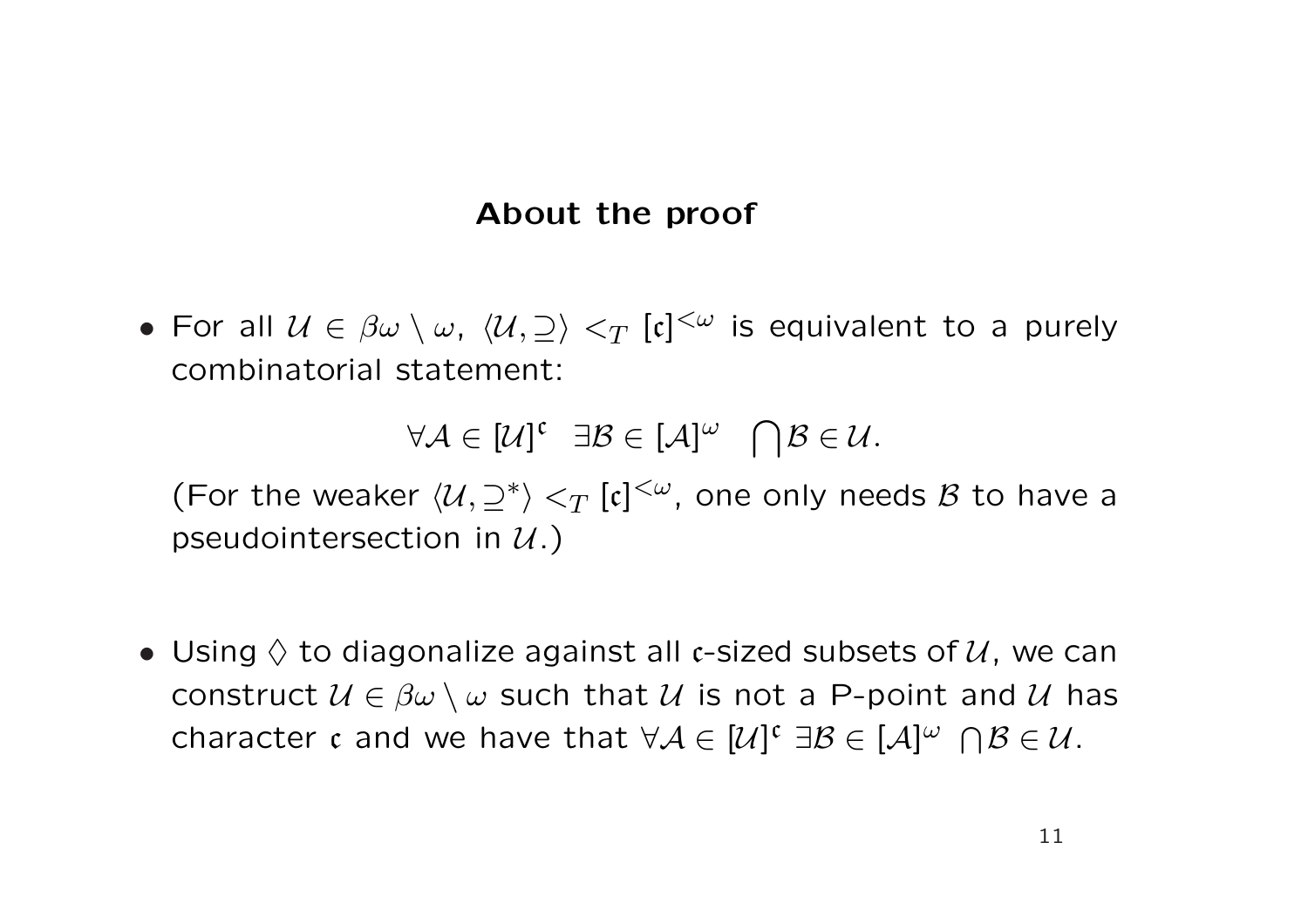- Why bother to ensure  $U$  is not a P-point? Because it hasn't been done before. Any P-point  $\mathcal V$  already satisfies  $\langle \mathcal V, \supseteq^* \rangle <_T$  $[\mathfrak{c}]^{<\omega}$ . To have a non-P-point  $\mathcal U$  satisfying  $\langle \mathcal U, \supseteq^* \rangle <_T [\mathfrak{c}]^{<\omega}$  is new.
- More generally, forcing gives us relative freedom in constructing P-points of various Tukey classes. For example, there is a ccc order that forces  $c = \omega_{42}$  and adds a P-point V such that  $\langle \mathcal{V}, \supseteq^* \rangle \equiv_T \omega_1 \times \omega_{42}$  (Brendle and Shelah, 1999). For non-P-points, equally powerful techniques are yet to be found.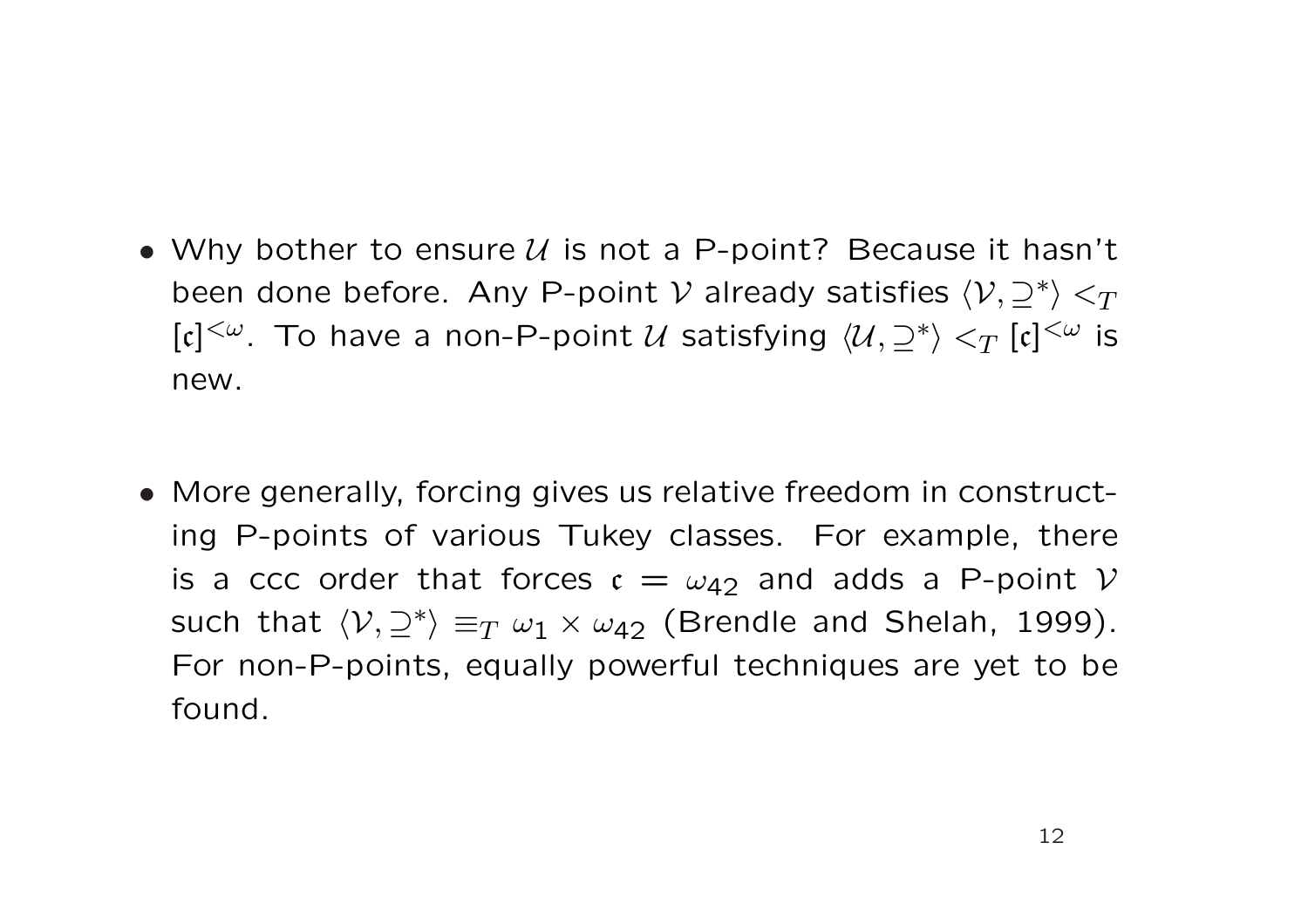## Some questions

- $\bullet$   $\Diamond$  implies there are at least three Tukey classes of local bases in  $\beta\omega$ . Does it imply there are four? infinitely many?
- Is it consistent that there are only two Tukey classes of local bases in  $\beta\omega$ ?
- Is it consistent that there is only one Tukey class of local bases in  $\beta\omega \setminus \omega$ ?
- More ambitiously, is there a model of ZFC with a nice characterization of the Tukey classes of local bases in  $\beta\omega$ ? in  $\beta\omega \setminus \omega$ ?